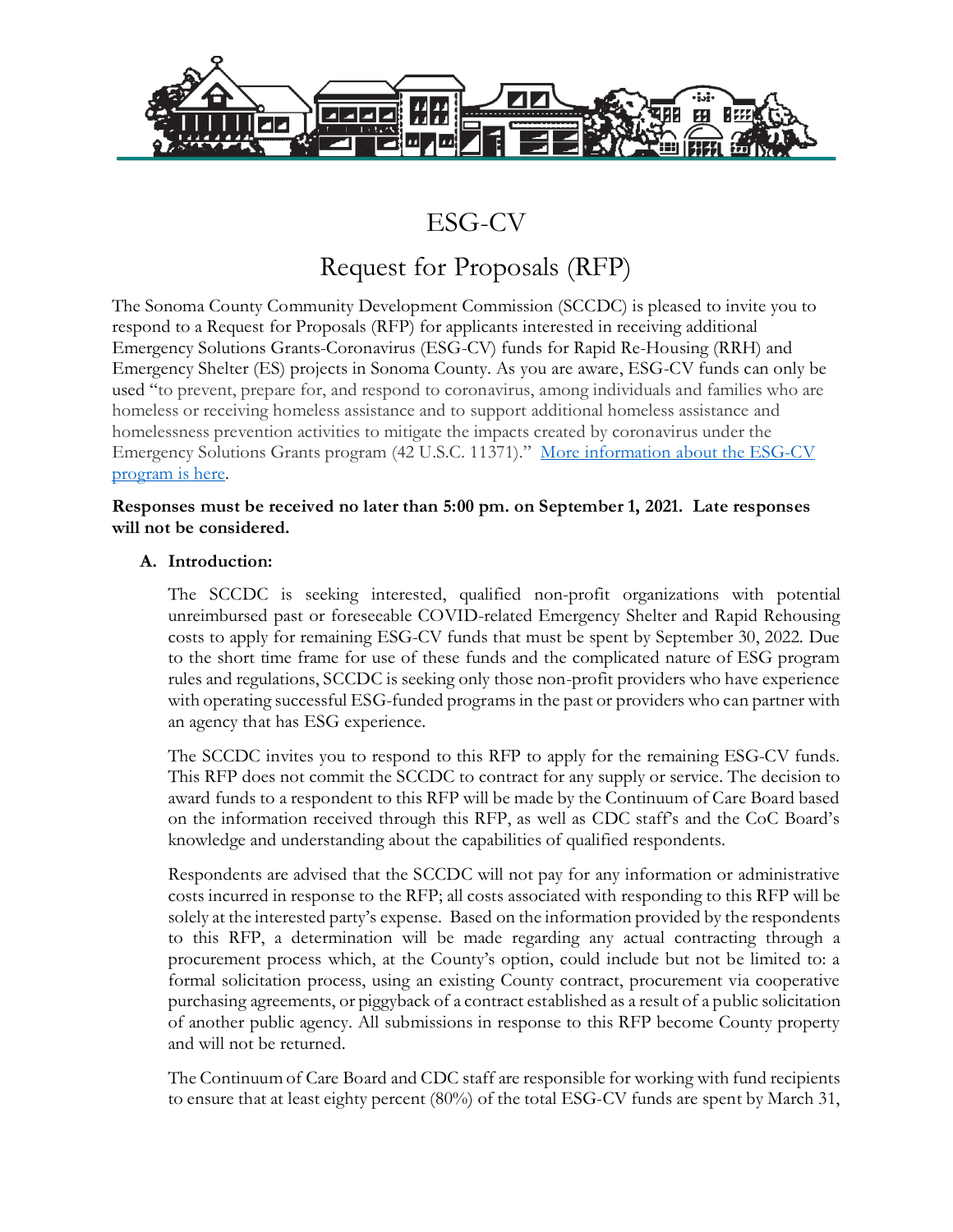

2022. In Table 1 below, we show the schedule and amount of funds (by category – ES and RRH) that must be spent.

#### *Table 1*

| Overview of<br>Available Funds * | Must be spent by<br>March 31, 2022 | Can be spent after<br>April 1, 2022 but<br>must be spent before<br>September 30, 2022 | Total to be spent |
|----------------------------------|------------------------------------|---------------------------------------------------------------------------------------|-------------------|
| <b>Emergency Shelter</b><br>(ES) | \$398,571                          | \$299,514                                                                             | \$698,085         |
| <b>Rapid Rehousing</b><br>(RRH)  | \$1,598,194                        | \$199,676                                                                             | \$1,797,871       |
| Totals:                          | \$1,996,765                        | \$499,191                                                                             | \$2,495,956       |
| Percent of Total to be<br>Spent  | 80%                                | 20%                                                                                   | 100%              |

*\*Amounts reflect rounding*

## **B. Background information:**

ESG-CV funds **must** be used to prevent, prepare for and respond to the COVID-19 pandemic, among individuals and families who are homeless or receiving homeless assistance and to support additional homeless assistance and homelessness prevention activities to mitigate the impacts created by the pandemic. Administrative costs and indirect costs are *not*  eligible expenses. Recipients of funds may decide to subcontract work, but this need not be identified in the information provided as a response to this RFP. More information and a complete list or eligible activities for the ESG-CV funds can be found at: <https://www.hud.gov/sites/dfiles/OCHCO/documents/20-08cpdn.pdf>

# **C. This Request for Proposal:**

Responders may submit information general in nature showing the respondent's capabilities, past experiences providing ES and RRH services, and an indication as to how they would approach providing the services in the best interest of the SCCDC to achieve this RFP's outlined objectives. All subcontractors must follow Exhibit F in the funding agreements.

Applications must also include the attached budget form.

# **D. Objectives: Use of the ESG-CV funds**

The SCCDC is seeking non-profit agencies with ESG experience with programs that can:

*a.* Use the unspent ESG-CV funds to complement the Emergency Housing Vouchers (EHV) that have been awarded the City and County Housing Authorities. *Uses for the*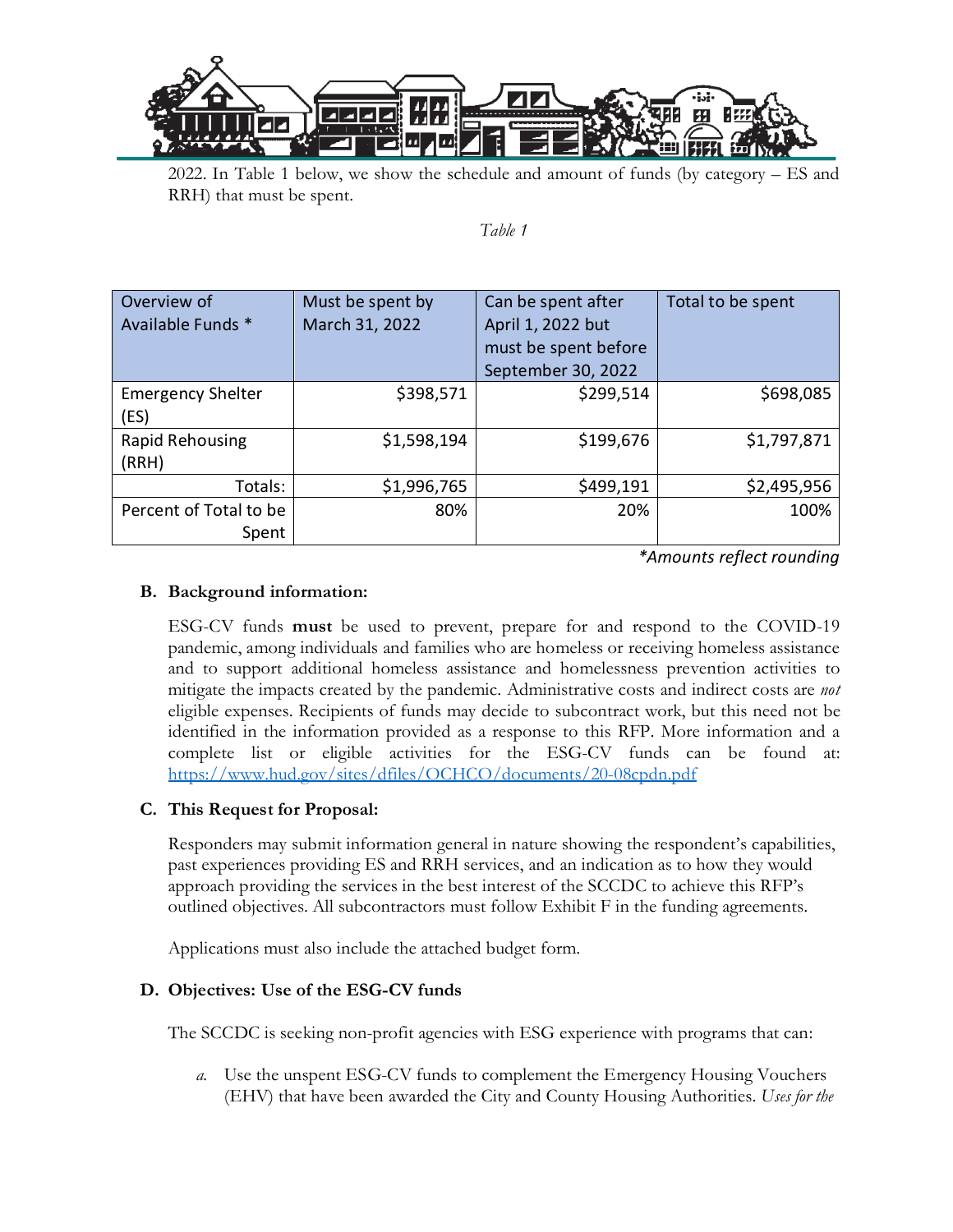

*EHV program include: Landlord incentives, deposit assistance for those in the EHV program, provide on-going case management for individuals housed in the EHV program.* 

- b. Use the funds in a geographically equitable fashion.
- c. Expand capacity for County-wide housing location services which may be centralized with one provider.
- d. Expand capacity for County-wide case conferencing services which also may be centralized with one partner.
- e. Expand housing navigation, case management, landlord incentives and housing stabilization services.
- f. Expend the funds to provide continued shelter operations during the COVID-19 pandemic.
- g. Expend the funds for past shelter operation costs that resulted from the COVID-19 pandemic.

## **E. Reporting Requirements:**

Responders must be able to demonstrate knowledge of Homeless Management Information System (HMIS) reporting system and an ability to comply with all reporting requirements which include:

- HUD entry and exit assessments
- Vulnerability Index- Service Prioritization Decision Assistance Tool (VI-SPDAT) Assessments
- Case notes
- Annual Performance Reports
- Data Quality reports

#### **F. Resulting Contract:**

There is no guarantee that Sonoma County officials will utilize the services of any firm or individual responding to this Request for Proposals.

#### **G. Schedule:**

| Date                            | Event                                   |
|---------------------------------|-----------------------------------------|
| August 11, 2021                 | RFP advertised and posted               |
| September 1, 2021               | Responses to RFP due                    |
| September 2-9, 2021 (estimated) | Staff review of responses, including    |
|                                 | development of a list of recommended    |
|                                 | recipients and funding amounts          |
| September 16, 2021 (estimated)  | Meeting of the CoC board to award funds |